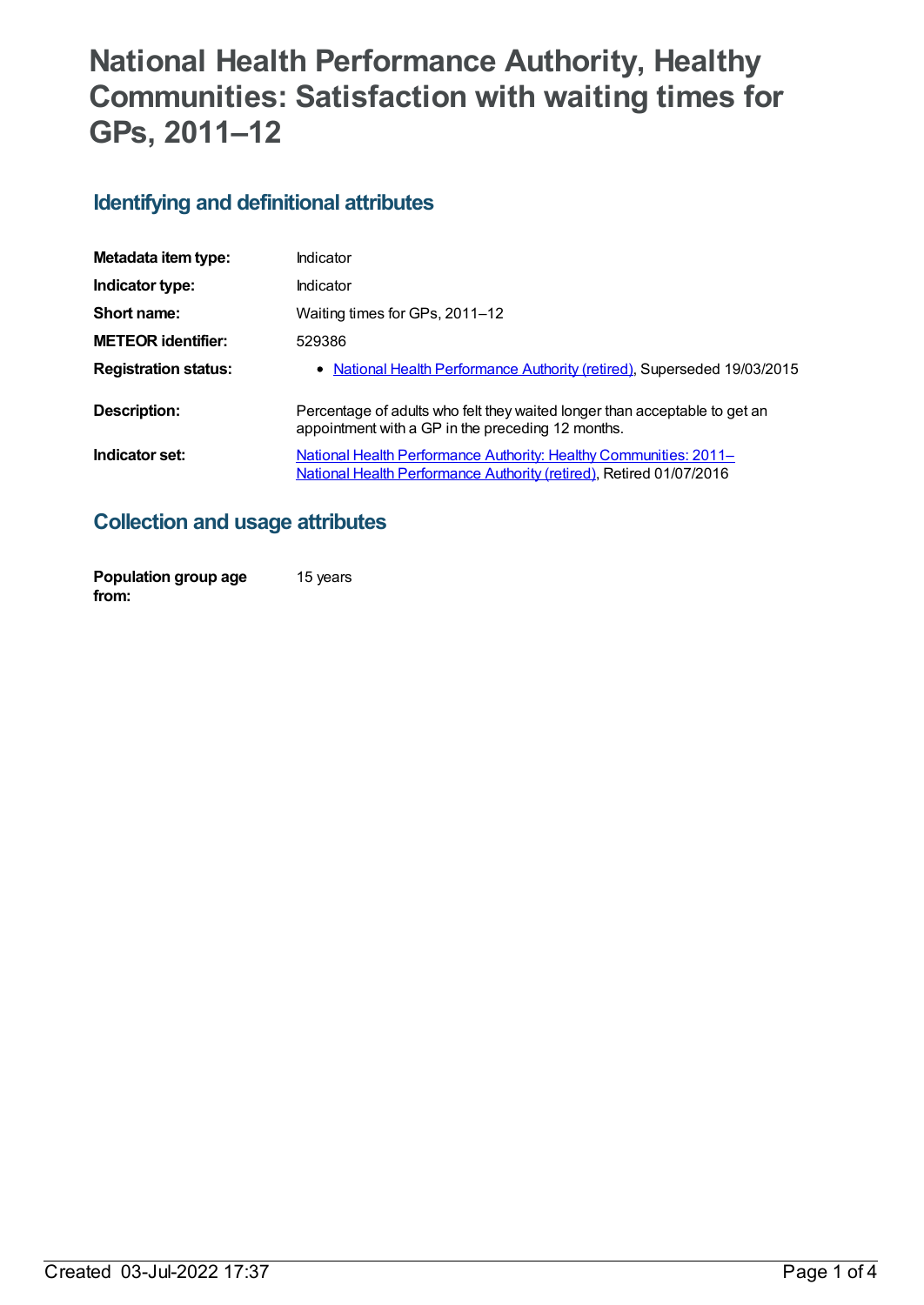**Computation description:** Participants in the Australian Bureau of Statistics (ABS) Patient Experience Survey 2011–12 who felt they waited longer than acceptable to get an appointment with a GP.

> The numerator was calculated as the sum of calibrated sample weights for adults who responded that they waited longer than acceptable to get an appointment with a GP in last 12 months and who were enumerated within the particular Medicare local catchment.

Population is limited to persons aged 15 years and over.

The denominator was calculated as the sum of calibrated sample weights for persons aged 15 years and over who saw a GP for their own health in the last 12 months (excluding proxy interviews) who were enumerated within the Medicare Local catchment.

Person level survey weights were calibrated to independent estimates of the population of interest, referred to as 'benchmarks'. Weights calibrated against population benchmarks ensure that the survey estimates conform to independently estimated distributions of the population, rather than to the distribution within the sample itself. These benchmarks account for the distribution of people across state and territory, age group, and sex categories. These benchmarks have not been calibrated for Medicare Local geography.

Presented as a percentage.

95% confidence intervals and relative standard errors calculated for rates.

National Health Performance Authority suppression protocols

- Additional suppression rules were developed and applied by the National Health Performance Authority to ensure robust reporting of these data at small areas.
- $\bullet~$  These suppression rules are based on limits for Relative Standard Error<sup>1</sup> and Confidence Interval width of 30%, with additional cross-validation for estimates close to these limits, that is plus or minus 3% of the limits. If an estimate was marginal<sup>2</sup> with respect to Relative Standard Error, the Confidence Interval width was used as the deciding factor. If an estimate was marginal<sup>2</sup> with respect to Confidence Interval width, then Relative Standard Error is used as the deciding factor. Data were suppressed based on the following rules:

Relative Standard Error of 33% or greater, or Confidence Interval (95%) width of 33% or greater, or

Relative Standard Error between 27% and 33%, with significantly<sup>3</sup> wider Confidence Interval width than the average for that indicator, or

Confidence Interval width between 27% and 33%, with significantly<sup>3</sup> wider Relative Standard Error than the average for that indicator.

<sup>1</sup> For a dichotomous proportion, Relative Standard Error can be defined as the ratio of the standard error and the minimum of the estimate and its complement (100%-estimate).

 $2$  In this context, marginal is defined as within 10% of the 30% limit, or  $+$ /-3%.

 $3$  In this context, statistical significance is defined as at least two standard deviations above average.

**Computation:** 100 × (Numerator ÷ Denominator)

**Numerator:** Number of persons who reported they waited longer than acceptable to get an appointment with a GP in the last 12 months.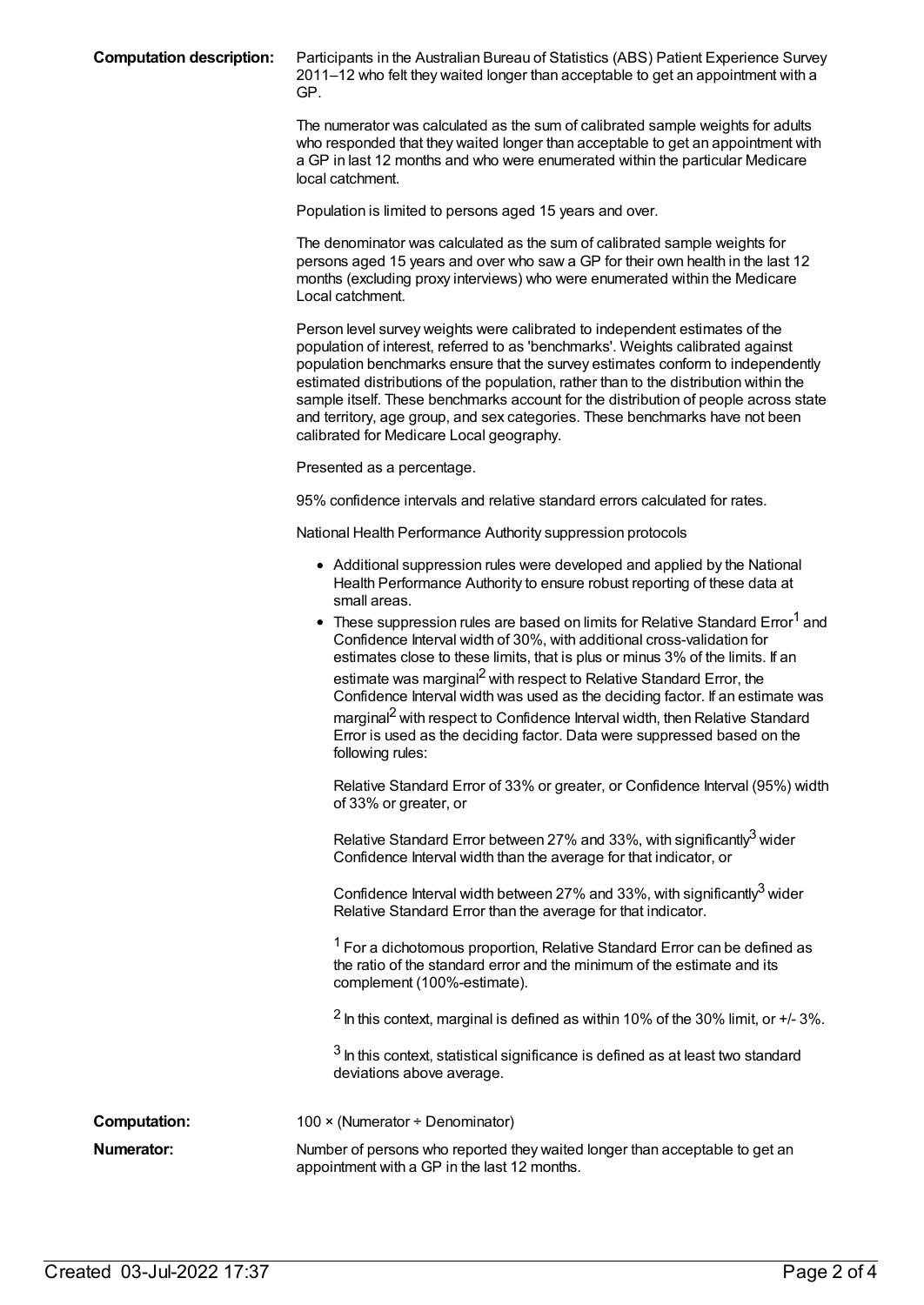| Numerator data elements:      | Data Element / Data Set-                                                         |
|-------------------------------|----------------------------------------------------------------------------------|
|                               | Person-age, total years N[NN]                                                    |
|                               | Data Source                                                                      |
|                               | <b>ABS Patient Experience Survey (PEx)</b>                                       |
|                               | Guide for use                                                                    |
|                               | Data source type: Survey                                                         |
|                               | Data Element / Data Set-                                                         |
|                               | Person-General Practitioner waiting time dissatisfaction indicator, yes/no       |
|                               | code N                                                                           |
|                               | Data Source                                                                      |
|                               | <b>ABS Patient Experience Survey (PEx)</b>                                       |
|                               | Guide for use                                                                    |
|                               | Data source type: Survey                                                         |
| Denominator:                  | Total number of persons aged 15 years and over who saw a GP for their own health |
|                               | in the last 12 months.                                                           |
| Denominator data<br>elements: | -Data Element / Data Set                                                         |
|                               | Person-age, total years N[NN]                                                    |
|                               | <b>Data Source</b>                                                               |
|                               | <b>ABS Patient Experience Survey (PEx)</b>                                       |
|                               | Guide for use                                                                    |
|                               | Data source type: Survey                                                         |
|                               | Data Element / Data Set-                                                         |
|                               | Person-most recent visit to General Practitioner indicator, yes/no code N        |
|                               | Data Source                                                                      |
|                               | <b>ABS Patient Experience Survey (PEx)</b>                                       |
|                               | Guide for use                                                                    |
|                               | Data source type: Survey                                                         |
| Disaggregation:               | By Medicare Local catchments and Medicare Local peer groups.                     |
| <b>Disaggregation data</b>    | Data Element / Data Set-                                                         |
| elements:                     | Administrative health region-Medicare Local identifier, code AANNN               |
|                               | Data Element / Data Set-                                                         |
|                               | Administrative health region-Medicare Local peer group, code N                   |

# **Representational attributes**

| <b>Representation class:</b> | Percentage |
|------------------------------|------------|
| Data type:                   | Real       |